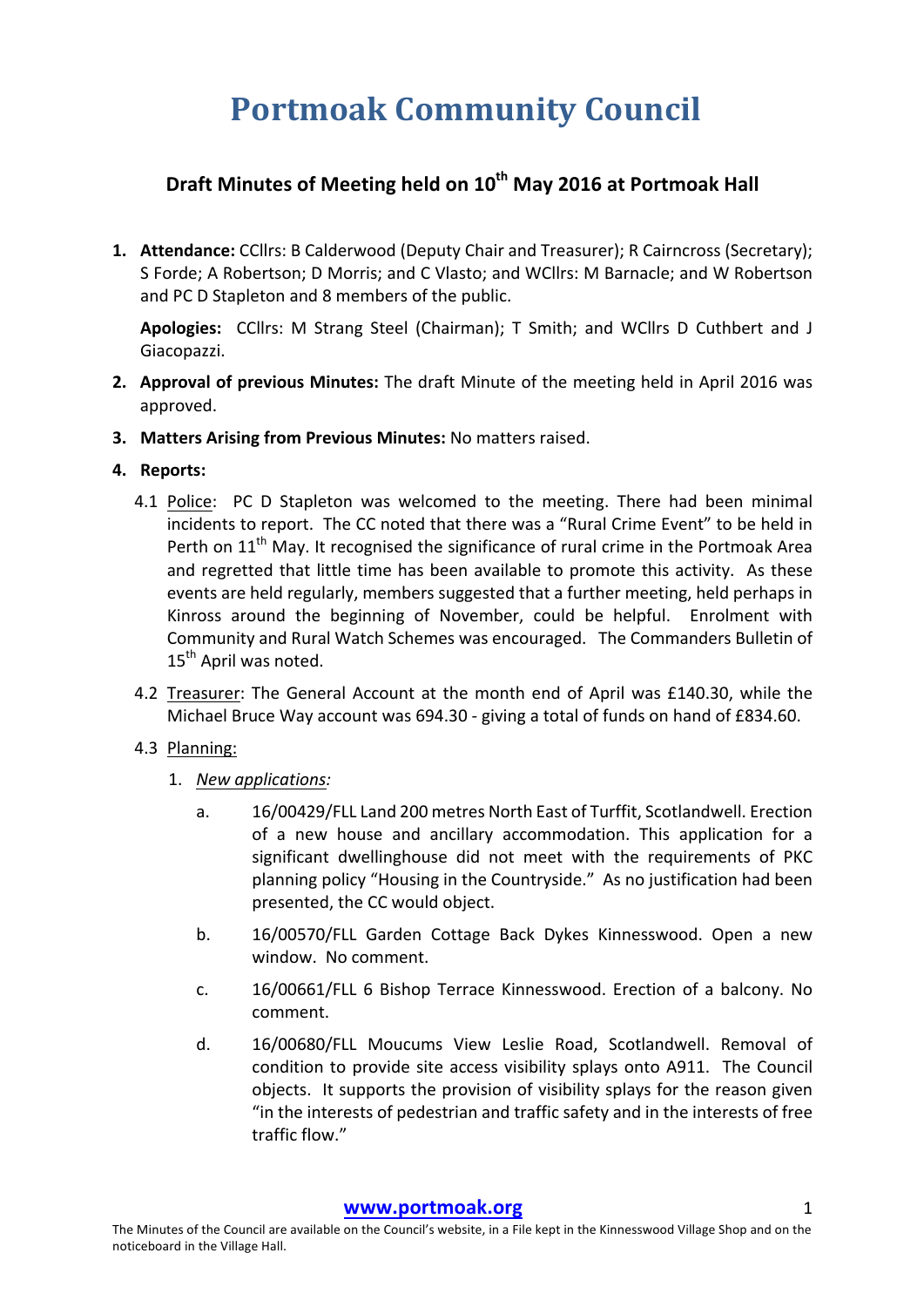- e. 16/00701/FLL Lilyoak Sandy Lane, Scotlandwell. Installation of new windows and door. No comment.
- f. 16/00702/FLL 23 Gamekeepers Road Kinnesswood. Installation of new timber deck over existing stair. No comment.
- *2. Progress with developments:*
	- a. 16/00325/CON and 16/00326/FLL Former Lomond Hotel, Kinnesswood. Following the April Meeting of the CC, it had written to PKC seeking once again that a Conservation Officer Report regarding the proposed whole development be published on the PKC website. The extant PKC Protocol for "Obtaining, **Publishing and Reporting Planning Application Comments from Council** *Colleagues*" provided for the handling of specialist comments from other colleagues such as a Conservation Officer in Development Management *(ref. para 1)*. Given the nature of this application, where conservation was central to its evaluation, it was regrettable to learn from the response from PKC that no Conservation Officer Report would be made available. The CC did not accept the PKC view that in these circumstances informal discussions between the Conservation and Planning Officers would suffice. This was not in the spirit of open governance and ran counter to PKC's stated operating practice. Ward Councillors confirmed their view that the Conservation Team should operate independently of the Planning and Development Department and that their Reports should be published. They would raise this matter at the forthcoming PKC Planning Members and Officers Working Group. The CC would now review what further action was open to it but, given that these applications may shortly be considered by the Development Management Committee, it would write immediately to seek once more the Report's publication before that Committee meets.
	- **b.** Glenlomond proposal to erect dwellinghouses. A new planning application was anticipated. No progress to report.
	- c. Arrangements at Whitecraigs and Stephen's Field consequent on departure of the developer. Meeting with A & J Stephen awaited.
- 4.4 Roads: The CC received the PKC "Road and Pavement Improvement List" dated 16<sup>th</sup> April and its own *"Road Report Summary"* for May. It was a matter of concern that a significant majority of the 28 items identified by the CC had not been acknowledged by PKC. The CC had regularly submitted such matters to PKC and invited officers and Ward Councillors to site meetings. The following matters were highlighted:
	- 1. The unsafe footpath along the A911 from Scotlandwell to the Church and Hall. This was a long standing problem. The Acting Head Teacher of Portmoak School had recently alerted the CC once again to the matter. The current poor and deteriorating state of the surface of the same foot path now constituted a danger to users and compounded the primary problem.
	- 2. Pedestrian safety in the Main Streets Kinnesswood and Scotlandwell. Narrow pavements put pedestrians at risk. A resident proposed protective bollards on certain pavements.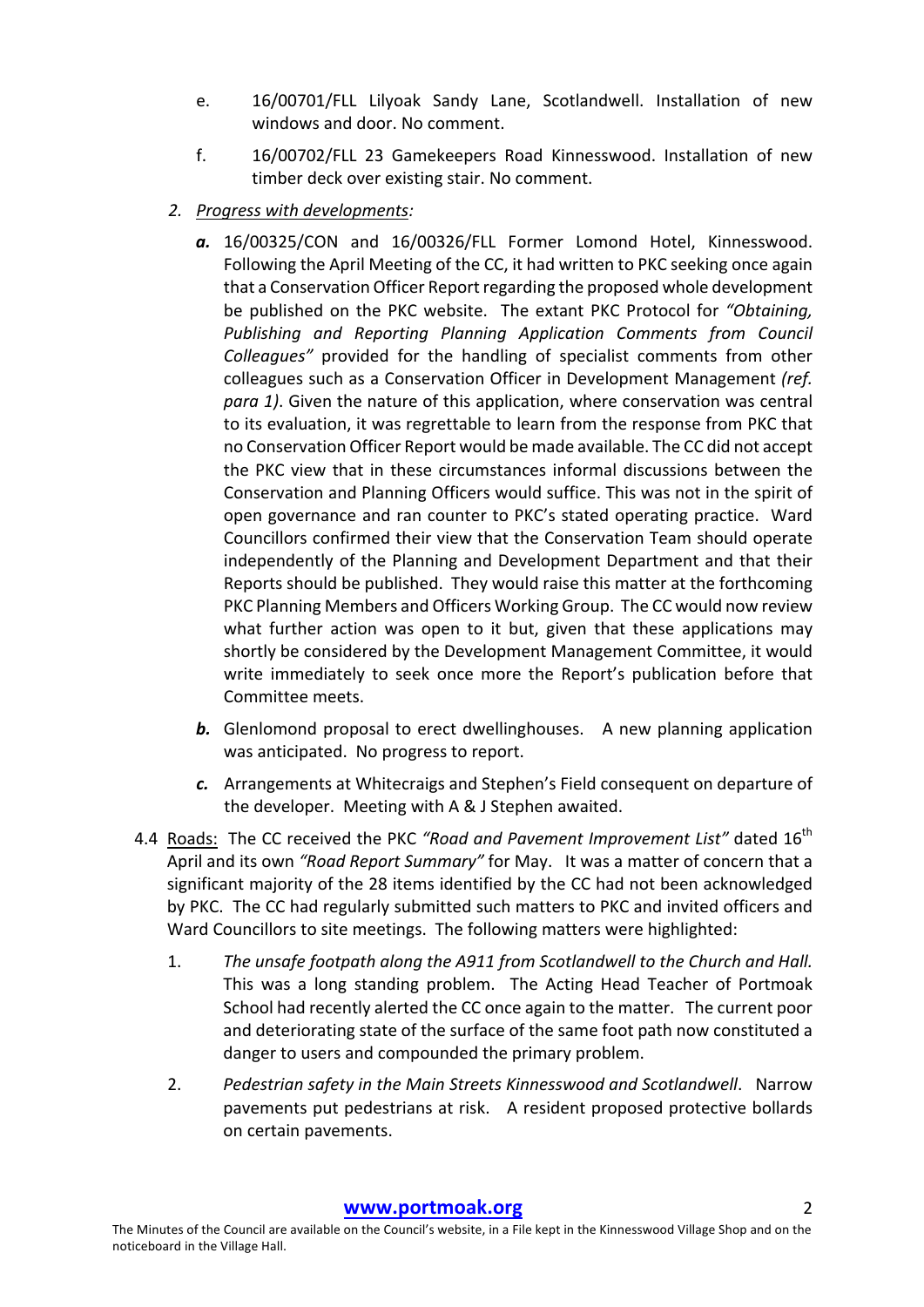- 3. Parking immediately after build-outs. The problems that this was causing for both cyclists and vehicles merited evaluation.
- 4. *Drainage in Scotlandwell between the junctions at Sandy Lane and the Moss Access Road.* Work to resolve the problems here had yet to be concluded.
- 5. *Pilot 20mph limits within Easter Balgedie, Kinnesswood and Scotlandwell.* Portmoak was a candidate for these pilot limits. It is now unclear whether the scheme will proceed or not.

CCIIrs supported the WCIIrs recommendation that the range of outstanding matters could be advanced by further site meetings with officials which WCllrs offered to organise. This would look particularly at the safety of pedestrians in both Scotlandwell and Kinnesswood. The matter of drainage within Scotlandwell and the state of the footpath surface between Scotlandwell and the Church would be taken forward separately.

- 4.5 Paths: A programme of work was underway and would be advanced over the summer. The use of the Michal Bruce Way as a teaching resource would be explored.
- **5. PKC Public Transport Consultation:** PKC had advised that it would undertake a review of the Stagecoach X55/X56 unsubsidised routes through to Perth via Kinross and Milnathort. A recent change in service provision had resulted in duplication with parts of the fully subsidised daytime Service 56 route. The aim was to see if it would be possible for PKC and Stagecoach jointly to make local bus provision on this corridor more effective with the resources available. In addition PKC has decided to include the subsidised Stagecoach Service 201 in the review. Service 201 is familiar within Portmoak running between Glenrothes, Milnathort and Kinross and linking all five Portmoak settlements.

The review will be undertaken by PKC Public Transport Unit and will include an Open Day in the Garden Room of the Kinross Day Centre from 0900 - 16.30 on Thursday 19<sup>th</sup> May. The public are encouraged to go along and to provide feedback on their local public transport needs. The CC does not know where this Review may lead but it encourages Portmoak folk to drop in to Day Centre and to share their views on the 201 service with the Team.

### **6 Ward Cllr Reports:**

*WCllr M Barnacle* noted that the Local Boundary Commission Report dealing with revisions to local authority wards would be published shortly.

*WCllr W* Robertson reported that there had been more that 150 objections to converting the Glenfarg Hotel to flats. PKC had refused planning consent but the Local Review Body of three Ward Councillors had upheld the applicant's appeal.

### **7** Matters previously notified to the Secretary plus matters raised from the floor:

- 1. Portmoak School safety on the footpath between Scotlandwell and the Church.
- 2. Resident bollard protection for pedestrians using pavements in Main Street Kinnesswood.

Both matters were considered under item 4.4 Roads.

**8 AOCB:**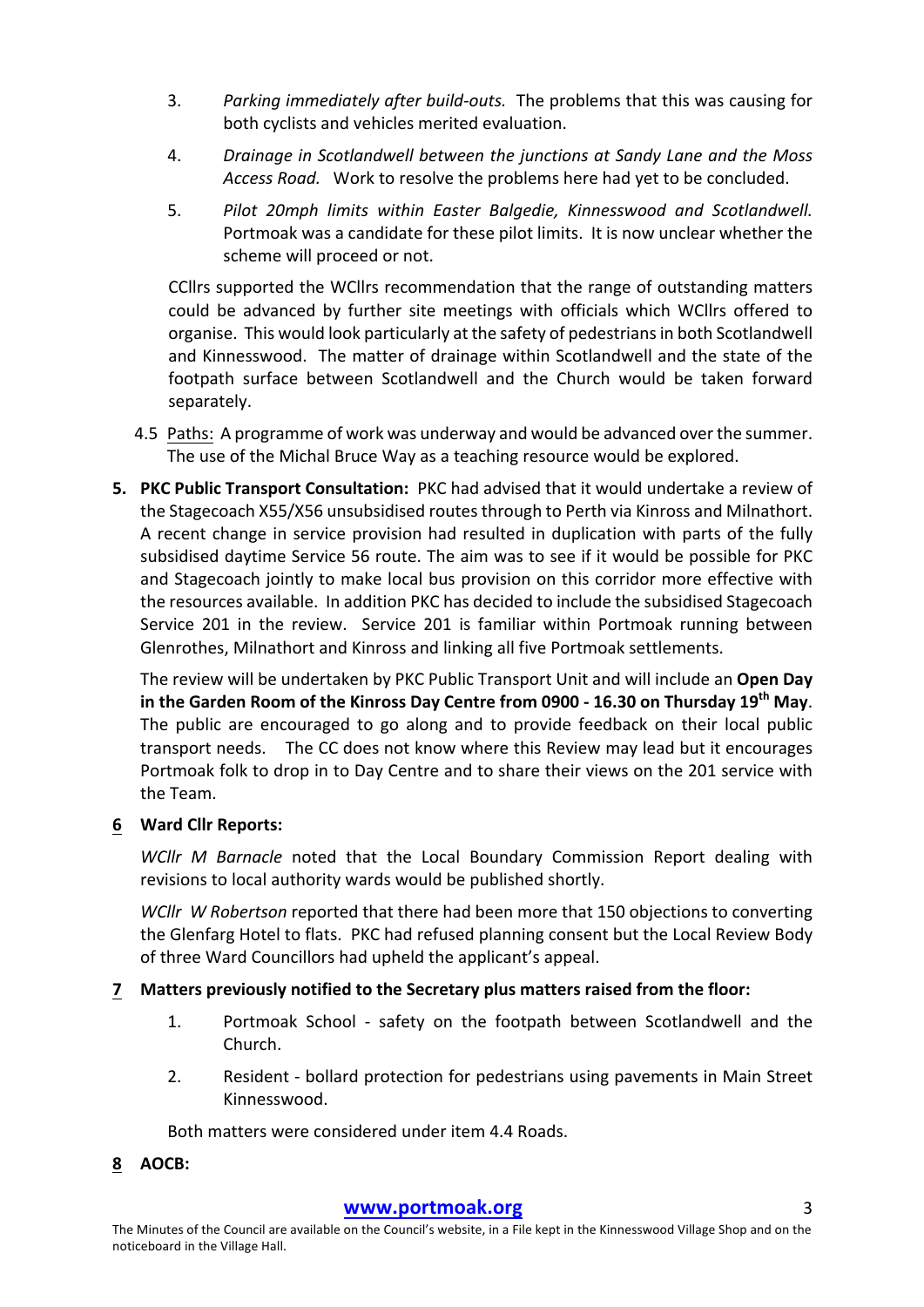- 1. Boulders restricting passage of agricultural machinery on the Dryside Road at Muirs of Kinnesswood. A resident asked that this impediment be removed. WCllr M Barnacle would take the matter forward.
- 2. Overhanging branches at Wester Balgedie affecting the passage of high-sided vehicles. A resident had requested the matter be explored. CCllr R Cairncross would explore and report back.
- 9 **Date of next meeting**: The next meeting of Portmoak Community Council will be held at **7.00pm on Tuesday 14<sup>th</sup> June at Portmoak School.** The Chairman thanked everyone for their attendance and the Meeting closed at 9.05pm.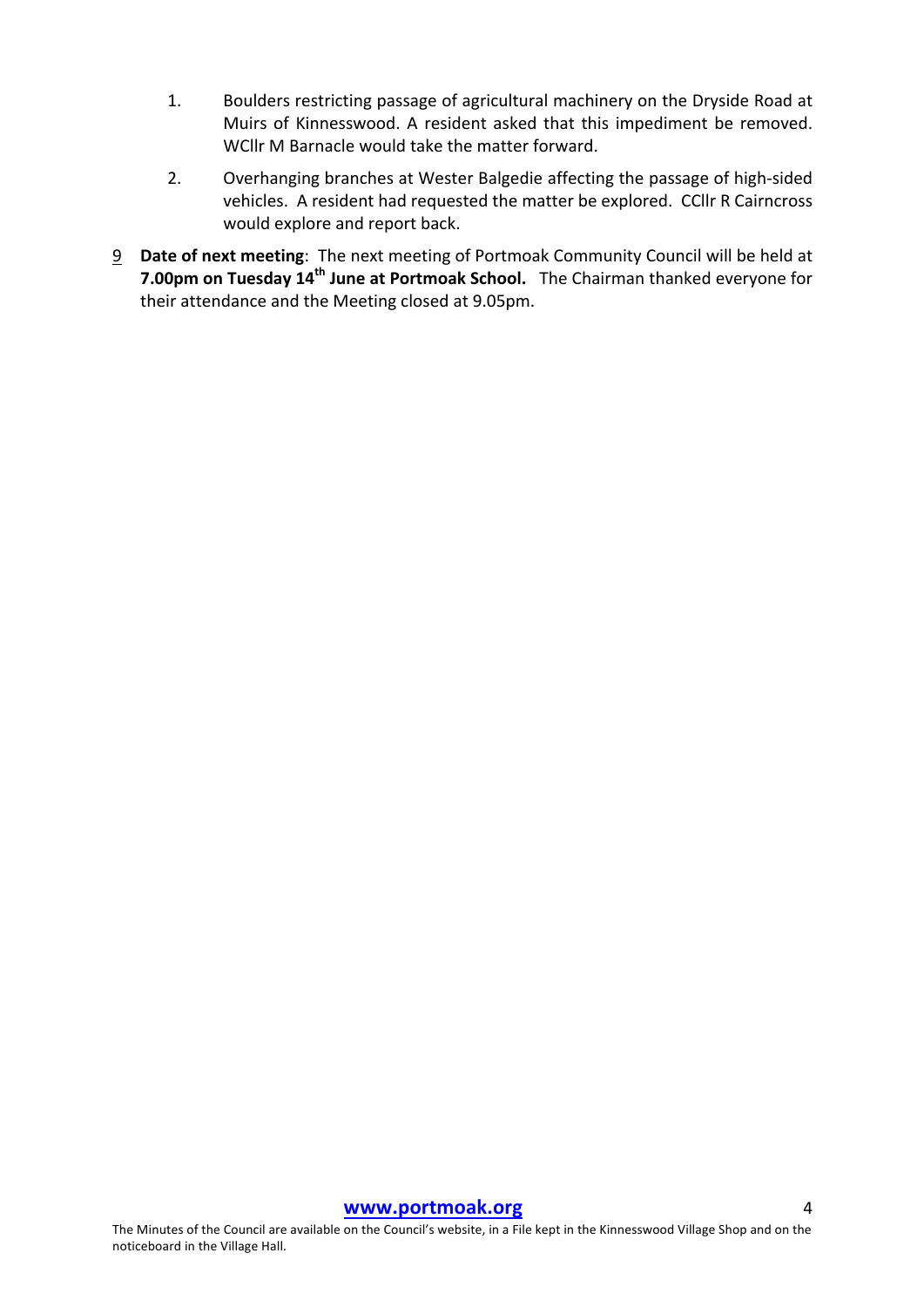# **Portmoak Community Council**

#### **Draft Minutes of AGM held on Tuesday 10<sup>th</sup> May 2016 at Portmoak Primary School**

**2. Attendance:** CCllrs: B Calderwood (Deputy Chair and Treasurer); R Cairncross (Secretary); S Forde; A Robertson; D Morris; and C Vlasto; and WCllrs: M Barnacle; and W Robertson and PC D Stapleton and 8 members of the public.

Apologies: CCllrs: M Strang Steel (Chairman); T Smith; and WCllrs D Cuthbert and J Giacopazzi.

**3. Approval of Previous minutes:** The Minutes of the Meeting held on 12<sup>th</sup> May 2015 were approved.

#### **4. Matters Arising from Previous Minutes:**

None.

#### **5.** Chairman's Annual Report. The CC received the Chairman's Report for 2016:

The Council you see today is rather different in composition from the one you saw a year ago. We had a re-nomination in November. Dick Williamson decided not to put his name forward again, and I would like to thank him for his helpful contributions over the years, and especially for his work as Treasurer during that time. The sums involved may not be large but it is vital to keep the books straight and an entry of £1 takes as much time as one of £1000. I am grateful to Bruce Calderwood for taking up the post in Dick's place to add to his duties as Deputy Chair. We welcome as new members Dave Morris, who was co-opted in July, and Chris Vlasto and Alison Robertson, who joined in November. All are making valuable contributions to our work. We are now a full complement with a representation more reflective of the distribution of the population within the parish.

A hallmark of the year has been the amount of consultation, to which we have been invited to contribute and the increased range of bodies seeking our views. As a snapshot there were no less than six consultations before our last meeting, one from the police, one from SNH and the rest from various parts of Perth and Kinross Council (PKC). In addition to these we have been consulted over the year by Scottish Government and the Local Authority Boundaries Commission. We have not felt it necessary to reply to all but there have been an unusual number of a strategic nature. For example, there were huge documents on the integration of social and health care, the Main Issues Report for the next Local Development Plan and the draft Local Housing Strategy, all with important implications for the future. I am grateful to my colleagues on the Council for the time they have put in to reading these usually long and often opaque documents. Following up our response to the SNH consultation on their management plan for Loch Leven we asked if we could join the management committee that regularly meets, and have received an encouraging reply, even if not an actual invitation to join. We are also seeking to meet the River Leven Trustees, who are responsible for the operation of the sluices on the Loch.

There has been some progress with matters relating to the A911 albeit slow. We eventually got a response from Transport Scotland, but I am not optimistic that we shall have diversionary signs on the M90. The question of categorising roads is now, however, a matter for PKC and we have raised with them the possibility of degrading the A911 from A to B and upgrading the B9097 (South Loch Road) from B to A. We had a very useful meeting with PKC roads officials on site in November in which this and all other issues relating to the A911 were raised with them. One issue discussed

#### **www.portmoak.org** 5

The Minutes of the Council are available on the Council's website, in a File kept in the Kinnesswood Village Shop and on the noticeboard in the Village Hall.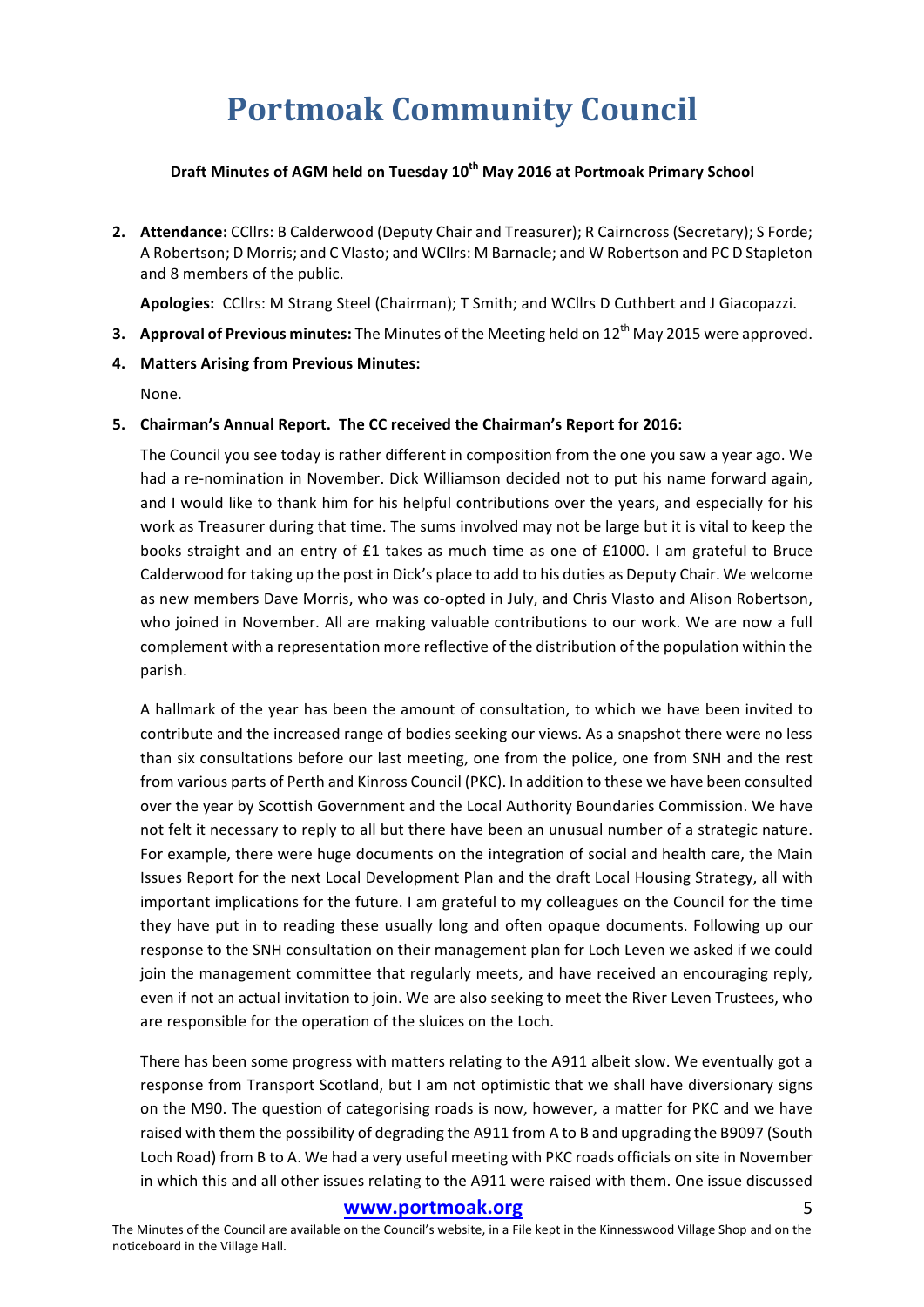was speed limits and the process for experimental 20mph speed limits in Kinnesswood, Scotlandwell and Easter Balgedie is under way. The officials were able to see at first hand the dangers caused to pedestrians on narrow pavements in Kinnesswood and Scotlandwell by passing HGVs. A separate process is under way for the establishment of a Green Route along the Dryside Road. This will introduce speed limits along the route and in particular 20mph limits through Wester Balgedie and past Glenlomond. I am afraid all these processes take time!

Meanwhile Bruce Calderwood has been pursuing, along with these road matters, more day to day issues. I am glad to say we now have cats eyes on the A911 - I am sure you have noticed. It is a big improvement. We hope that the completion of the resurfacing of the South Loch Road is scheduled for this year; it is desperately needed. And like the rest of the country we have numerous potholes to be repaired, not least in the pavement between Scotlandwell and the Church. That has not diverted us from pursuing the much needed off road path for that route. We are pressing PKC to make progress with their promised option appraisal. We shall not give up.

As you may remember, we held a ballot of the community last May on the question of Stephen's Field. The result was decisively in favour of pursuing the acquisition but the key rests with the owner A & J Stephen. We are seeking a meeting with them and to discuss that and also the maintenance of the landscape areas in the Whitecraigs development. Responsibility for this appears to have fallen between a number of stools. Another public amenity which we are pursuing is ownership of the carpark on the Moss Road; we are about to lodge an application for funding.

Tom Smith heads a group of volunteers who do their best to keep our paths in good condition. Further repairs are required to the Michael Bruce Way and funding will be sought; this will be a recurring issue. The Living Lomonds Landscape Partnership is completing a path over Benarty to Lochore, with a view to linking the Meadows with the Lomonds. The establishment of a path from Lochend to the Heritage Trail is on the drawing board.

As statutory consultees we have considered 32 (38 last year) planning applications in the course of the year and objected to 5 of them (3 of the objections relate to the same site). The applications cover 27 houses, all of which are classed as 'windfall' by PKC, and not fully taken into account in their projections.

The big outstanding issues, as last year are the Lomond Inn and Levenglen. The third application for the Lomond Inn site is an impprovement on the previous ones in that it does preserve the façade of the Inn but the Council is concerned about the size of the houses proposed. It will come before the Development Management Committee for decision shortly. An application for the Levenglen site at Glenlomond has been withdrawn and a fresh application for a smaller number of houses is awaited.

We were pleased to be consulted by PKC Scrutiny committee who are investigating the operation of the enforcement arm of the planning department. We have some concerns about the willingness of PKC to take enforcement action where breaches of conditions are involved. Often it is compliance with conditions which is of major concern for the community. The sooner a breach is reported the better the chance of enforcement action being taken. Many conditions, typically the provision of sight lines on access roads, are required to be carried out before development commences. If the development is commenced without the work required by the condition being

#### www.portmoak.org

The Minutes of the Council are available on the Council's website, in a File kept in the Kinnesswood Village Shop and on the noticeboard in the Village Hall.